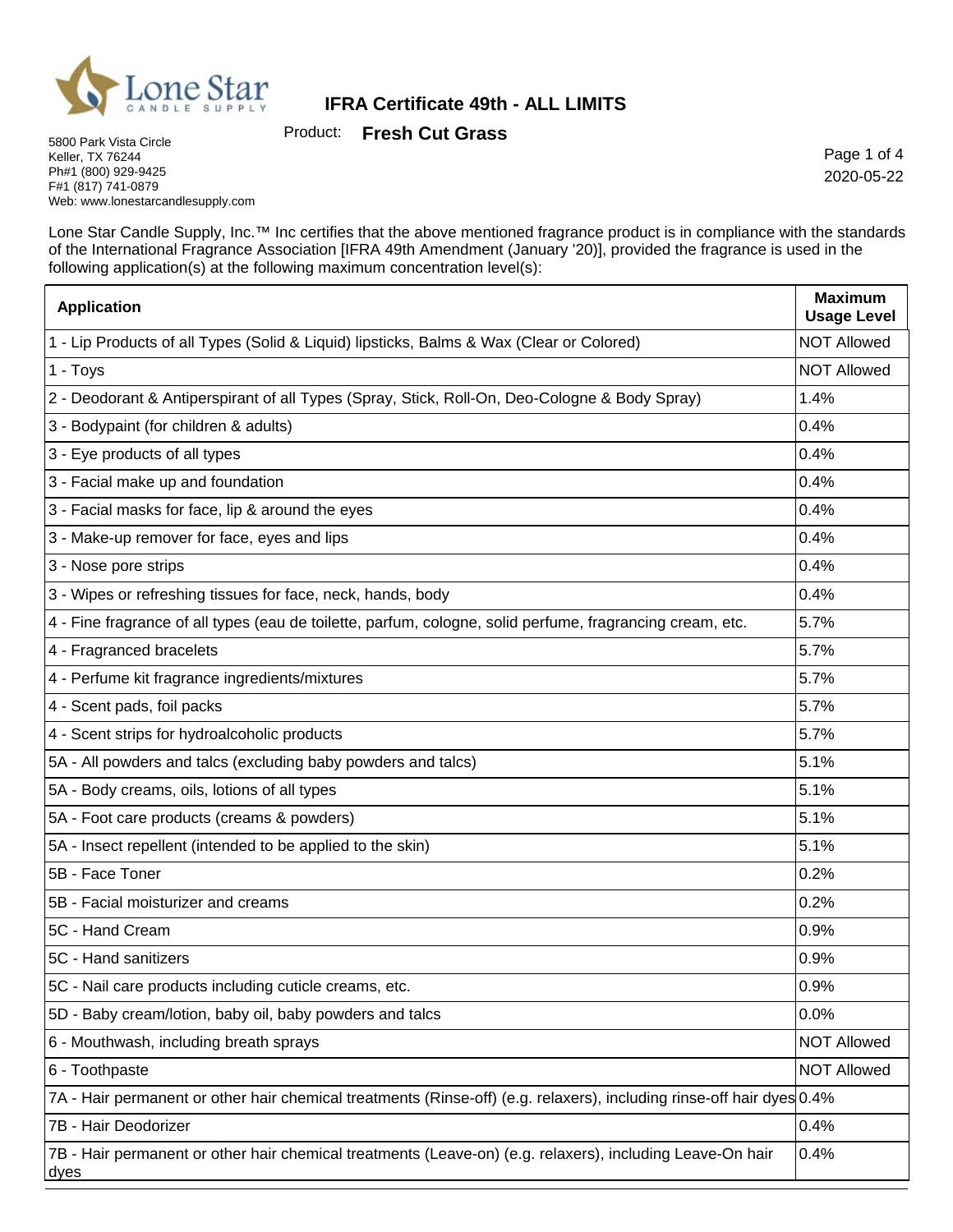

Product: **Fresh Cut Grass**

5800 Park Vista Circle Keller, TX 76244 Ph#1 (800) 929-9425 F#1 (817) 741-0879 Web: www.lonestarcandlesupply.com

Page 2 of 4 2020-05-22

| <b>Application</b>                                                                                                                             | <b>Maximum</b><br><b>Usage Level</b> |
|------------------------------------------------------------------------------------------------------------------------------------------------|--------------------------------------|
| 7B - Hair sprays of all types (pumps, aerosol sprays, etc.)                                                                                    | 0.4%                                 |
| 7B - Hair styling aids Non-Sprays (mousse, gels, leave in conditioners)                                                                        | 0.4%                                 |
| 7B - Shampoo - Dry (waterless shampoo)                                                                                                         | 0.4%                                 |
| 8 - Baby Wipes                                                                                                                                 | 0.0%                                 |
| 8 - Intimate wipes                                                                                                                             | 0.0%                                 |
| 8 - Tampons                                                                                                                                    | 0.0%                                 |
| 8 - Toilet Paper (wet)                                                                                                                         | 0.0%                                 |
| 9 - All depilatories (including facial) and waxes for mechanical hair removal                                                                  | 2.2%                                 |
| 9 - Baby wash, bath, shampoo                                                                                                                   | 2.2%                                 |
| 9 - Bar Soap                                                                                                                                   | 2.2%                                 |
| 9 - Bath gels, foams, mousses, salts, oils and other products added to bathwater                                                               | 2.2%                                 |
| 9 - Body washes and shower gels of all types                                                                                                   | 2.2%                                 |
| 9 - Cleanser for face, eyes and lips                                                                                                           | 2.2%                                 |
| 9 - Conditioner (rinse-off)                                                                                                                    | 2.2%                                 |
| 9 - Foot care products (feet are placed in a bath for soaking)                                                                                 | 2.2%                                 |
| 9 - Liquid soap                                                                                                                                | 2.2%                                 |
| 9 - Shampoo of all type                                                                                                                        | 2.2%                                 |
| 9 - Shampoos for pets                                                                                                                          | 2.2%                                 |
| 9 - Shaving creams of all types (stick, gels, foams, etc.)                                                                                     | 2.2%                                 |
| 10A - Dry cleaning kits                                                                                                                        | 2.2%                                 |
| 10A - Fabric softeners of all types including fabric softener sheets                                                                           | 2.2%                                 |
| 10A - Floor wax                                                                                                                                | 2.2%                                 |
| 10A - Fragranced oil for lamp ring, reed diffusers, pot-pourri, etc.                                                                           | 2.2%                                 |
| 10A - Hand dishwashing detergent (including concentrates)                                                                                      | 2.2%                                 |
| 10A - Hand wash laundry detergent (including concentrates)                                                                                     | 2.2%                                 |
| 10A - Hard surface cleaners of all types (bathroom and kitchen cleansers, furniture polish, etc.)                                              | 2.2%                                 |
| 10A - Household cleaning products, leather cleaning wipes, stain removers, fabric enhancing sprays,                                            | 2.2%                                 |
| 10A - Household cleaning products, other types including fabric cleaners, soft surface cleaners, carpet<br>cleaners, furniture polishes sprays | 2.2%                                 |
| 10A - Household cleaning products, treatment products for textiles (starch sprays, fabric treated with<br>fragrances after wash, deodorizers)  | 2.2%                                 |
| 10A - Laundry pre-treatment of all types (e.g. paste, sprays, sticks)                                                                          | 2.2%                                 |
| 10A - Machine laundry detergents with skin contact (e.g. liquids, powders) including concentrates                                              | 2.2%                                 |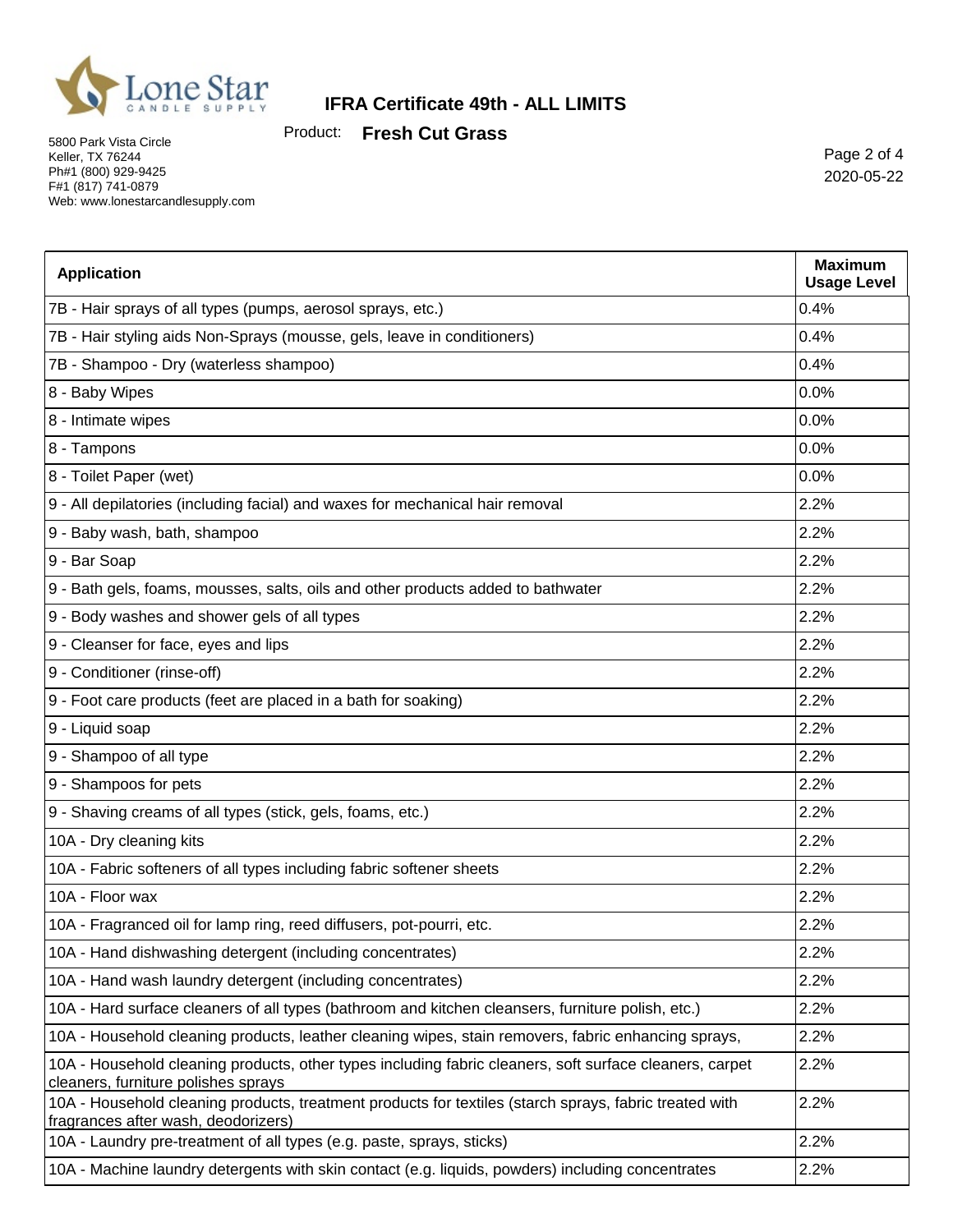

Product: **Fresh Cut Grass**

5800 Park Vista Circle Keller, TX 76244 Ph#1 (800) 929-9425 F#1 (817) 741-0879 Web: www.lonestarcandlesupply.com

Page 3 of 4 2020-05-22

| <b>Application</b>                                                                                                                  | <b>Maximum</b><br><b>Usage Level</b> |
|-------------------------------------------------------------------------------------------------------------------------------------|--------------------------------------|
| 10A - Odored distilled water (that can be added to steam irons)                                                                     | 2.2%                                 |
| 10A - Toilet seat wipes                                                                                                             | 2.2%                                 |
| 10B - Aerosol/spray insecticides                                                                                                    | 2.1%                                 |
| 10B - Air freshener sprays, including aerosol and pump                                                                              | 2.1%                                 |
| 10B - Sprays (of all types) applied to animals                                                                                      | 2.1%                                 |
| 11A - Adult incontinence pant, pad                                                                                                  | 0.0%                                 |
| 11A - Diapers (baby & adult)                                                                                                        | 0.0%                                 |
| 11A - Feminine hygiene conventional pads, liners, interlabial pads                                                                  | 0.0%                                 |
| 11A - Toilet paper (dry)                                                                                                            | 0.0%                                 |
| 11B - Facial masks (paper/protective) e.g. surgical masks not used as medical device                                                | 0.0%                                 |
| 11B - facial tissues (dry tissues)                                                                                                  | 0.0%                                 |
| 11B - Fertilizers, Solid (pellet or powder)                                                                                         | 0.0%                                 |
| 11B - Napkins                                                                                                                       | 0.0%                                 |
| 11B - Paper towels                                                                                                                  | 0.0%                                 |
| 11B - Scented socks, gloves                                                                                                         | 0.0%                                 |
| 11B - Tights with moisturizers                                                                                                      | 0.0%                                 |
| 11B - Wheat bags                                                                                                                    | 0.0%                                 |
| 12 - Air delivery systems                                                                                                           | No Restriction                       |
| 12 - Air fresheners and fragrancing of all types (Concentrated Aerosol metered doses, plug-ins, closed<br>systems, solid substrate) | No Restriction                       |
| 12 - Air fresheners and fragrancing of all types (incense, liquid refills (Cartridge), air freshening crystals)                     | No Restriction                       |
| 12 - Air fresheners and fragrancing of all types (membrane delivery, electical, powders, fragrancing sachets) No Restriction        |                                      |
| 12 - Candles of all types (including encased)                                                                                       | No Restriction                       |
| 12 - Cat litter                                                                                                                     | No Restriction                       |
| 12 - Cell phone cases                                                                                                               | No Restriction                       |
| 12 - Deodorizers/maskers not intended for skin contact (e.g. fabric drying machine deodorizers, carpet<br>powders)                  | No Restriction                       |
| 12 - Dishwash detergent and deodorizers - for Machine Wash                                                                          | No Restriction                       |
| 12 - Fuels                                                                                                                          | No Restriction                       |
| 12 - Insecticides (e.g. mosquito coil, paper, electrical, for clothing) excluding aerosols/sprays                                   | No Restriction                       |
| 12 - Joss sticks or incense sticks                                                                                                  | No Restriction                       |
| 12 - Laundry detergents with minimal skin contact (e.g. liquid tabs, pods)                                                          | No Restriction                       |
| 12 - Olfactive Board Games                                                                                                          | No Restriction                       |